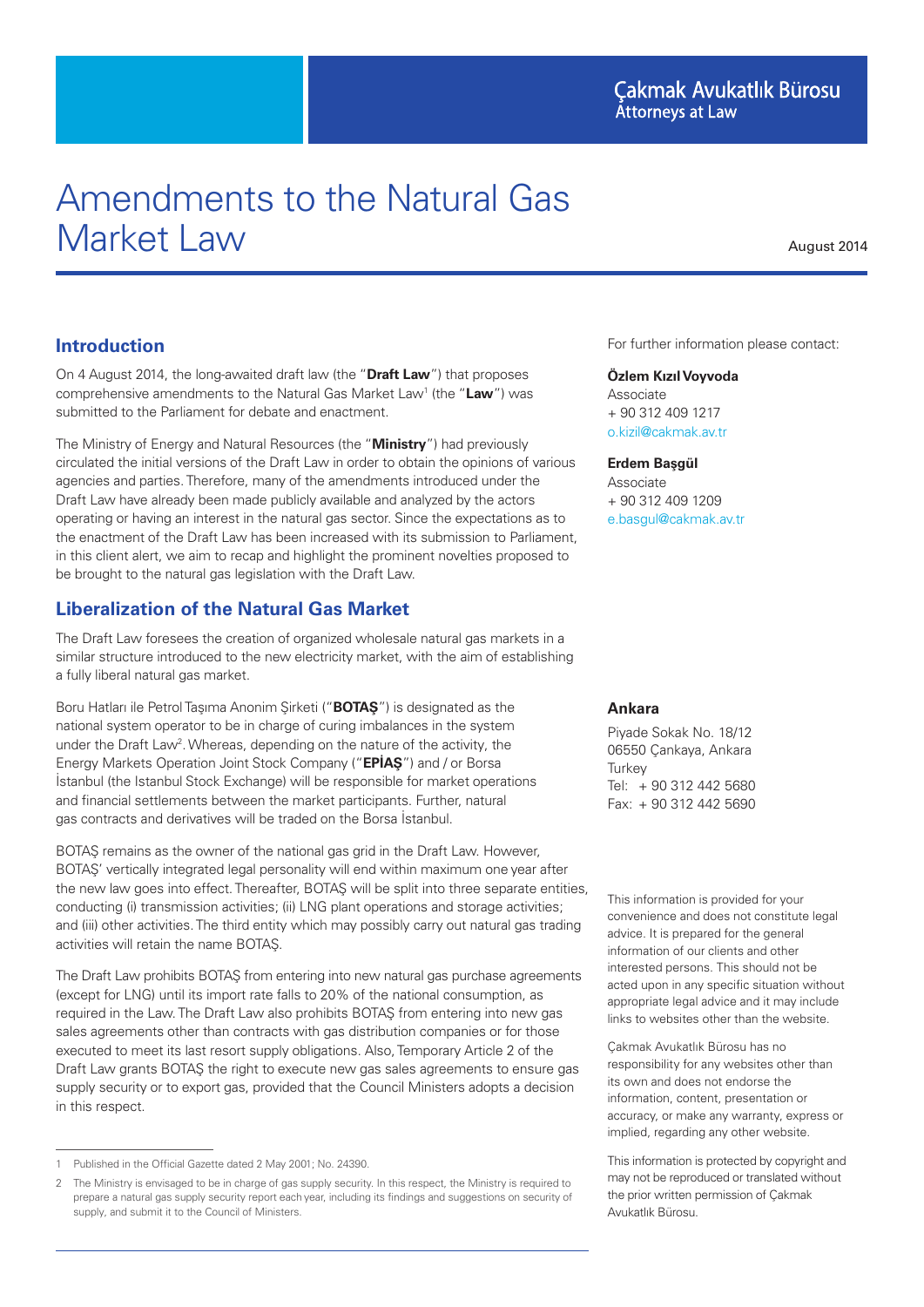The Draft Law allows BOTAŞ to renew existing natural gas sales contracts. However, due to the ambiguous situation caused by the delay in the Draft Law's enactment, BOTAŞ is currently refraining from entering into new gas sales agreements having a term more than 1 (one) year in practice and has even refrained from long term commitments while renewing its existing contracts.

#### **Introduction of New Market Activities**

Under the Draft Law, the operation of liquidized natural gas (LNG) terminals, which is currently defined within the scope of storage activities, is regulated as a separate market activity under a separate license. An LNG terminal operation license will grant its holder the right to conduct liquidation of the natural gas, discharge and temporary storage of the LNG, re-transformation of LNG into gas, operation of the LNG terminals as well as its delivery via the transmission system and other means of transportation. According to this amendment, storage license holders that operate LNG terminals are required to obtain a LNG operation license within 6 months as of this provisions' entry into force.

In addition, the activities regarding the sale of LNG, which is currently regulated as a wholesale activity, as well as sale of concentrated natural gas (CNG) will also require the issuance of separate licenses.

### **Amendments Concerning License Applications**

The Draft Law proposes several amendments with respect to license applications that may either simplify or complicate the application procedures.

On one hand, the current requirement that applicants for import, export, storage and wholesale licenses are required to certify their technical capabilities will be abolished due to the practical difficulties in evaluating such sufficiency. Moreover, the applicants for wholesale licenses will no longer need to certify (i) the details of the supply and transportation of the natural gas; and (ii) their storage arrangements.

On the other hand, however, the Ministry's approval will be needed as a pre requisite for issuance of import and export licenses (other than the licenses required for the import of LNG). Further, the Ministry's approval will also be set forth as a prerequisite to obtain storage licenses for the fields that are subject to exploration and operation licenses under the Turkish Petroleum Law<sup>3</sup> as well as other open fields.

## **Storage Requirements**

Currently, under the Law, wholesale companies must comply with certain storage requirements with respect to their sale and purchase activities with distribution companies as well as eligible consumers (e.g., compliance with storage requirements within five years as of the issuance of the license etc.).

The Draft Law abolishes the storage responsibilities of the wholesale companies. In respect of their sales to wholesale companies, in lieu of the storage requirements, the wholesale companies will be required to (i) take the certain balancing precautions to be determined by the Energy Market Regulatory Authority ("**EMRA**"); and (ii) provide a supply guaranty throughout their sale contracts with distribution companies.

Please note that the import license holders' responsibility to secure the storage of 10% of their annual import for a period of 5-years is maintained; although early versions of the Draft Law had provided a more flexible regime by granting a right to EMRA for the determination of the level of the storage requirement.

# **Market Share Restrictions**

Under the Law, the total annual sale of each wholesale company cannot exceed 20% of EMRA's forecast for the national natural gas consumption in that calendar year. Similarly, the annual quantity of natural gas that an import company has imported under one or more import licenses may not exceed 20% of the total estimated national consumption in that calendar year, as announced by EMRA.

Maintaining the above 20% limits, the Draft Law however, carves the public wholesale and import companies out of this limit with the aim of maintaining supply security. In addition, the Draft Law authorizes the Council of Ministers to increase this limit for wholesale companies up to 40%.

# **Facilitation of Use of State Lands**

The Draft Law provides that, upon the approval of EMRA, the actors in the natural gas market may be granted a usufruct right, lease right or utilization permit in relation to their activities on the lands that are owned by or at the disposal of the State or the Treasury. As per the Draft Law, the duration of such rights will be confined to the validity term of the relevant license.

# **Eligible Consumers**

The Draft Law grants the status of eligible consumer to (i) free zones and organized industrial zones; and (ii) CNG and LNG users, in addition to the existing eligible consumer categories under the Law.

<sup>3</sup> Published in the Official Gazette dated 11 June 2013; No. 28647.